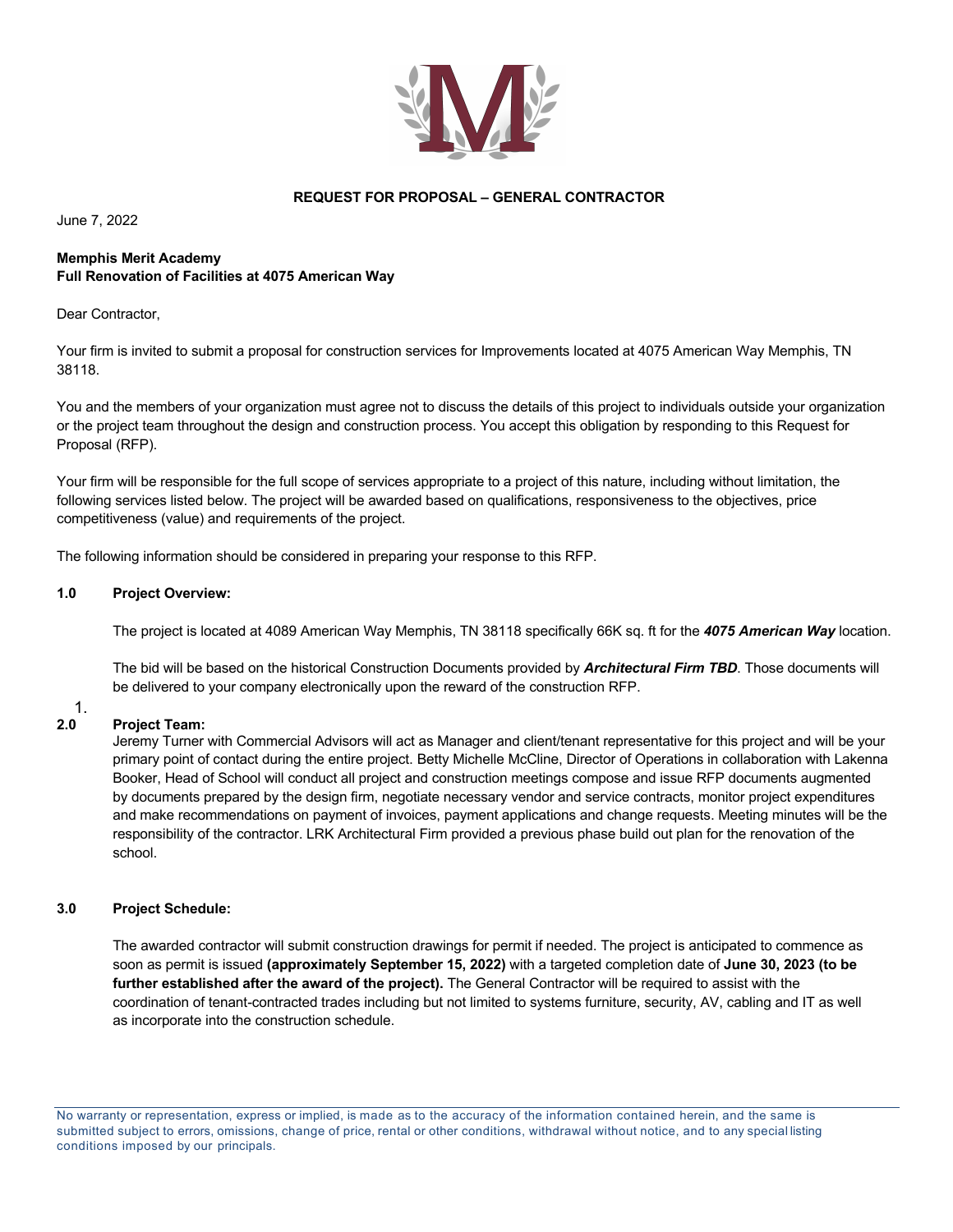# **4.0 Scope of the Work:**

In addition to the typical obligations and responsibilities required of the General Contractor as defined in the Contract Documents, the selected firm will be required to perform the following:

- **4.1** Attend weekly job progress and construction meetings to be conducted with school designee, and other meetings as required, both prior to, during, and after construction.
- **4.2** Review proposed details and specifications to identify competitive pricing options, lead times and generally assist in "value engineering". Develop and revise project budgets and schedules, as needed.
- **4.3** Provide procurement schedules that indicate the material to be procured based on the Construction Documents, the lead-time of the material, when the material order was placed and when it will be delivered to the project site. The schedules will be updated on a weekly basis and be presented as part of each weekly project meeting.
- **4.4** Pre-purchase material or equipment as required by lead-time or availability and as directed by Owner or Manager prior to the selection of subcontractors in order to achieve target completion date.
- **4.5** Provide budget updates, detailed by trade, on a monthly basis in an Excel spreadsheet.
- **4.6** Fully coordinate the work of outside vendors and/or the client's vendors as may be required to maintain the project schedule and to construct the project. Include coordination meetings and the issuance of conference reports and schedules as required.
- **4.7** Become familiar with all existing building systems, standards and field conditions. Conduct site surveys of all existing systems and conditions and coordinate with architectural and engineering drawings. The General Contractor and its subcontractors shall be responsible for all visible field conditions. Neither Manager nor Owner shall be charged for change orders which are the result of visible conditions which are not accounted for based on site inspections.
- **4.8** Full pre-inspection of facility to be renovated to determine any pre-existing conditions of the space prior to demolition and reconstruction.
- **4.9** Fully coordinate all aspects of construction to MEP and architectural plans, ensuring that work proceeds in proper sequence; ensure review of complete architectural and engineering plans and specifications by subcontractors to eliminate conflicts and discrepancies.
- **4.10** Confirm project "constructability," by ensuring that all specified materials are available when needed, that drawings and details are appropriate and buildable, and that all project information is complete and in a satisfactory format for sub trade bidding.
- **4.11** Fully coordinate the construction of design/build fire/life safety systems and any construction activity as required for the project.
- **4.12** Submit design-build plans in a timely manner to the architect and appropriate governmental agencies as required for coordination and approval; provide follow-up as necessary for coordination, receive permits, inspections, and/or certificates of occupancy on an expedited basis.
- **4.13** Provide comprehensive coordination of all field activities as required. Hold weekly subcontractor meetings to resolve questions or discrepancies if necessary.
- **4.14** Maintain copies of all finish samples, as received from Architect and approved by the Tenant, and all approved submittals at each job site.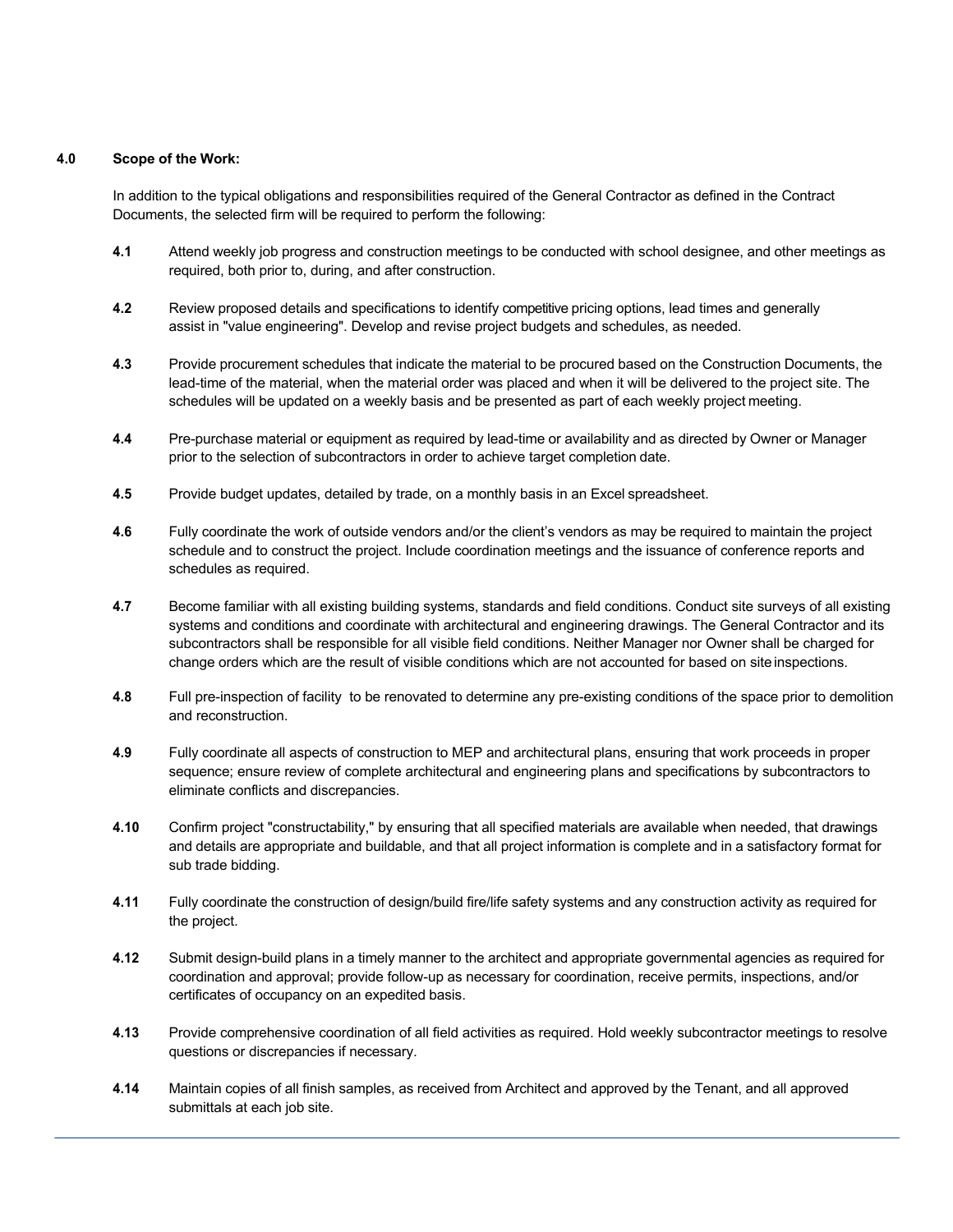- **4.15** Coordinate, and expedite as necessary, construction field inspections.
- **4.16** Fully close-out the project. Close-out documentation to include the following:
	- a. Letter from GC stating all work has been completed per approved drawings, all payments have been received in full and that all subcontractors have been paid in full.
	- b. List of subcontractors used on site.
	- c. Final unconditional lien releases from GC.
	- d. Final unconditional lien releases from subcontractors.
	- e. Notarized payment receipt affidavit indicating amount received in full from GC
	- f. Certificate of Completion
	- g. All pay applications (executed by both GC and architect)
	- h. Copies of all permit information and inspection sign off sheet.
	- i. Certificate of substantial completion letter from architect.
	- j. Hard copy of as built drawings.
	- k. Copy of warranties on equipment and operation manuals (if any).
	- l. Provide flash drive containing all above items.

# **5.0 Conditions and Requirements:**

- **5.1** Complete Work: The contract for the work shall be based upon and shall include all work elements required to fully and completely construct and finish the work, governed by plans and specifications to be issued subsequently In Construction Documents by their consultants for final pricing and establishment of the contract amount.
- **5.2** Sub-Contractors:
	- a. The Contractor is advised that bids for certain sub-contracted portions of the work shall be subject to prequalification and approval of selected subcontractors as may be identified by the projectteam.
	- b. Manager reserves the right to make subcontractor selections based on criteria other than price.
	- c. Subcontractors shall be advised that all construction notes issued for these projects and contained therein are complimentary and what is required by one shall be binding.
	- **d. A list of subcontractors must be provided at the time of Contract awarding.**
- **5.3** Contractors shall enforce all current state and local safety practices as well as any other safety procedures and practices deemed necessary by any and all governing agencies and as required Owner or Manager.

# **6.0 Direct Work:**

- **6.1** Specifically identify labor, materials, or elements of the work to be completed by your own labor and excluded from the scope of sub-contracted work for each project. The bid shall include all assigned values for same.
- **6.2** Specify any general requirements that you included as part of the direct work for each project. Clearly identify general requirements vs. general conditions items. List all items included in these categories. Items not listed will be considered as part of the fee.

# **7.0 Change Orders:**

- **7.1** Specify the amount of your fees and general conditions markups (or any other costs) as they pertain to both additive and deductive change orders. General Conditions will not be automatically adjusted on account of Change Orders. Proposed changes to General Conditions' costs due to Change Orders must be demonstrated by the Contractor and approved in advance by Manager.
- **7.2** Any Changes in scope of work outside of construction drawings requiring a change order, must be brought to the Project Manager's attention immediately.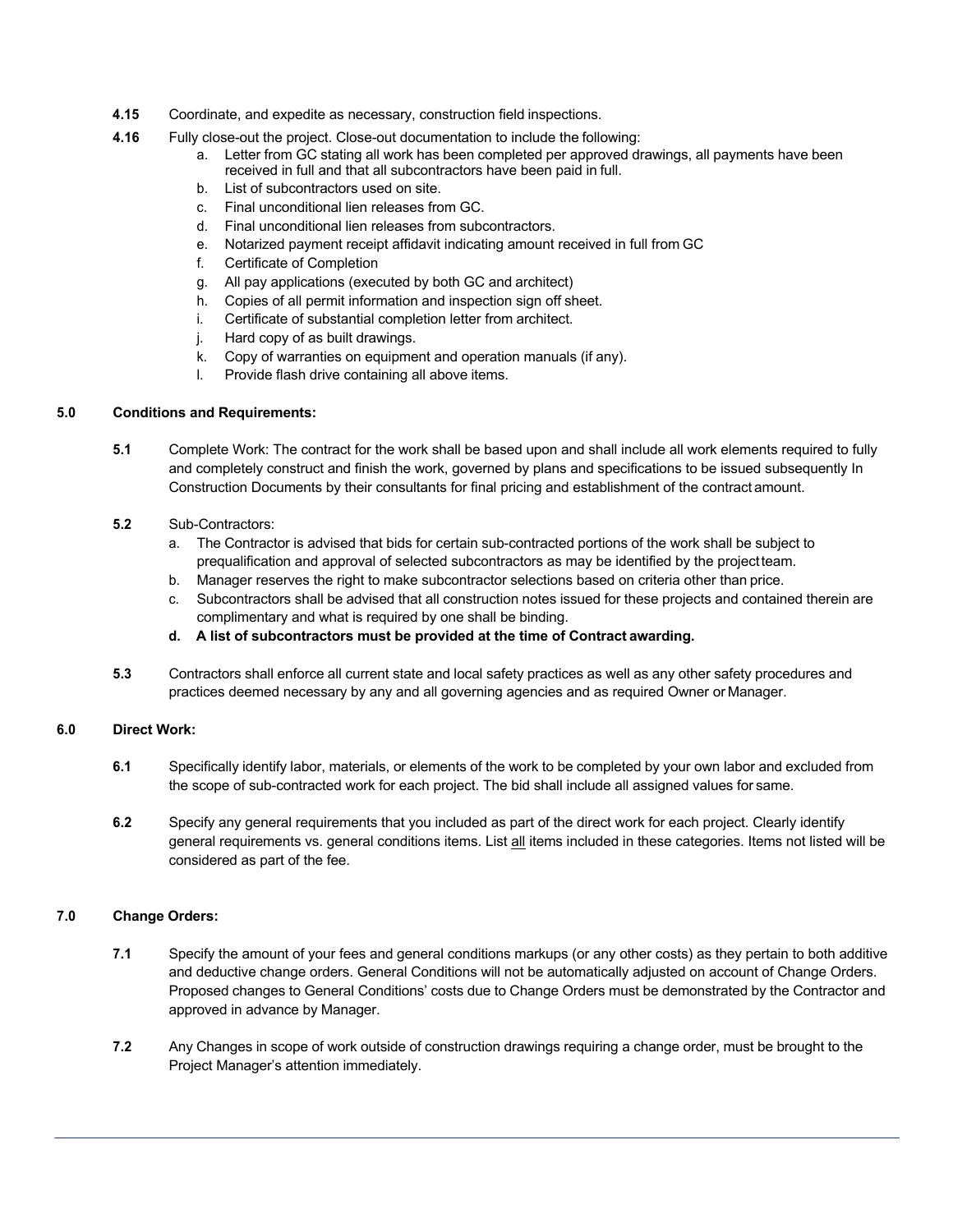### **8.0 Qualifications:**

All exclusions, allowances, qualifications or exceptions shall be specifically noted upon submission of the proposal.

### **9.0 Insurance:**

- **9.1** The Contractor shall maintain insurance coverage in compliance with the Requirements by Building and Manager. The General Contractor shall furnish a certified copy of each insurance policy.
	- a. Owner COI
- **9.2** The Contractor must provide COI, according to requirements, at time of signing Agreement.

## **10.0 Contractor Team:**

- **10.1** The Contractor shall assign full-time supervision and such other support as may be required from commencement of the work until completion to properly complete the work within the established schedule.
- **10.2** No team changes are permissible until after completion of the project without pre-approval from Manager except in cases of employee termination.

# **11.0 Specifically Define the Following for the Project:**

- **11.1** Your fee for overhead and profit as a percentage of the cost of the work. Clearly define all items which comprise these costs for each project.
- **11.2** Your cost for General Conditions and/or general requirements as a fixed cost of the work for the project as defined herein. Clearly define, itemize and detail all items which are included within this cost using the Bid Format, attached.
- **11.3** Identify all other items or costs which are not included in the foregoing and provide a fixed amount for such items as appropriate.
- **11.4** General conditions costs on a weekly basis should the schedule be extended beyond the stated completion date for reasons which are not the responsibility of the general contractor. State the date upon which general conditions commence and end.
- **11.5** Provide a list of all Allowances contained in Bid.
- **11.6** Provide a proposed schedule.

# **12.0 Contract:**

**12.1** The construction contract between the General Contractor and Tenant will be provided by Contractor in AIA102 format.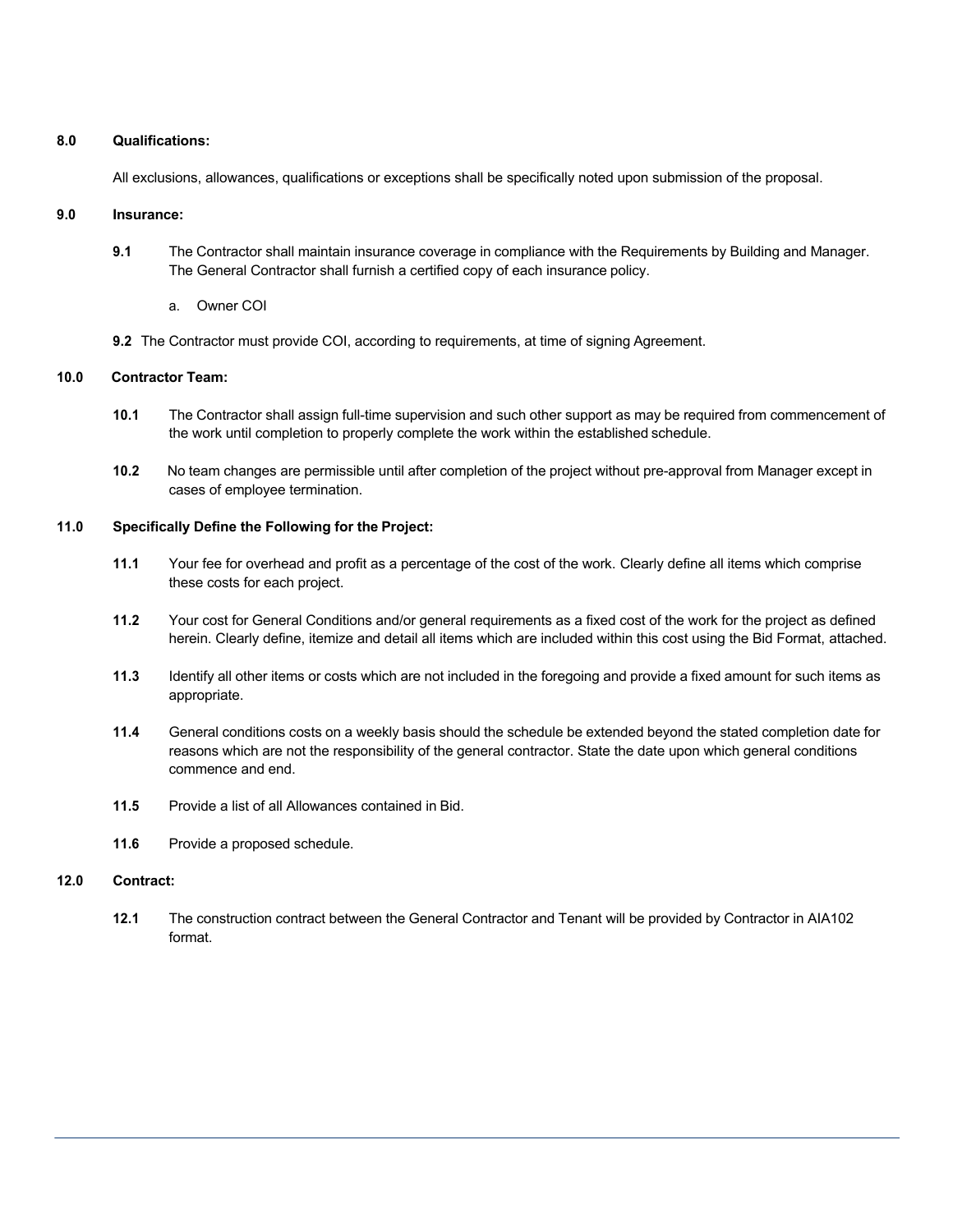- **12.2** The construction contract will be administered by Manager. An estimated amount to be billed shall be submitted to Manager no later than the 20th of each month. Applications for Payment shall be submitted to Manager on a monthly basis, to be received no later than the fifth business day of the month for fees and expenses incurred for the month immediately preceding. Applications for Payment are to be submitted with the appropriate general contractor and subcontractor conditional and unconditional waivers. Payments will only be submitted for processing with all documentation required. All payment applications must be approved and signed by Manager. All payment submissions must be sent to invoice@memphismeritacademy.org and will allow the following:
	- 1) Any invoice that exceeds the amount of \$10,000 will require additional approvals by the BOD and may result in business days or payments.
	- 2) Any invoices that are not submitted to invoice@memphismeritacademy.org may result in a delay of payment
- **12.3** Contractor must provide Unconditional Waivers and Payment Affidavits, once payment is received along with all subcontractor releases. Following Payment Applications will not be paid until Unconditional releases are received.
- **12.4** Contractor may not submit an invoice for any items (other than subcontracted work and materials) which have not been identified as part of this proposal without prior consent of the Client.

## **13.0 Request for information:**

**13.1** Any requests for additional information, clarification, or consideration shall be submitted in the form of a formal RFP via email to **bmccline@memphismeritacademy.org** 

#### **14.0 Submission of Proposal:**

- **14.1** For consideration, one (1) electronic hard copy of your written proposal, detailed qualifications and the required bid sheet along with any other collateral material you may have must be received at the locations notedbelow.
	- (1) One Electronic copy to the following, by **5pm, 06/21/2022** submitted to the email addresses below:

lbooker@memphismeritacademy.org bmccline@memphismeritacademy.org

- **14.2** Cost of work must be submitted in the Bid Format provided as separate Excel File attachment.
- **14.3** There will be no formal (public) bid opening.
- **14.4** Submitted proposals must be complete and prepared in accordance with these instructions, and shall provide for sufficient resources to cause the proper completion of all required work as defined by the contract documents and within the designated schedule without exception.
- **14.5** Once submitted, proposals may not be withdrawn for a period of ninety (90) days.
- **14.6** The Manager reserves the right to reject any or all proposals without cause. Additional evidence of qualification, ability to perform and financial responsibility may be required prior to final award of the contract.

#### **15.0 Acceptance Terms:**

- **15.1** Owner and its agents reserve the right to accept or reject any submitted bid, and shall not be required to award the contract on the basis of low price.
- **15.2** Following submission, proposals shall be thoroughly evaluated for completeness and conformance to the requirements of the project. In the event that discrepancies are noted, or expanded detail required, specific contractors may be requested to issue corrections to ensure the accuracy of the information provided. All results shall be held in confidence at the discretion of the client.